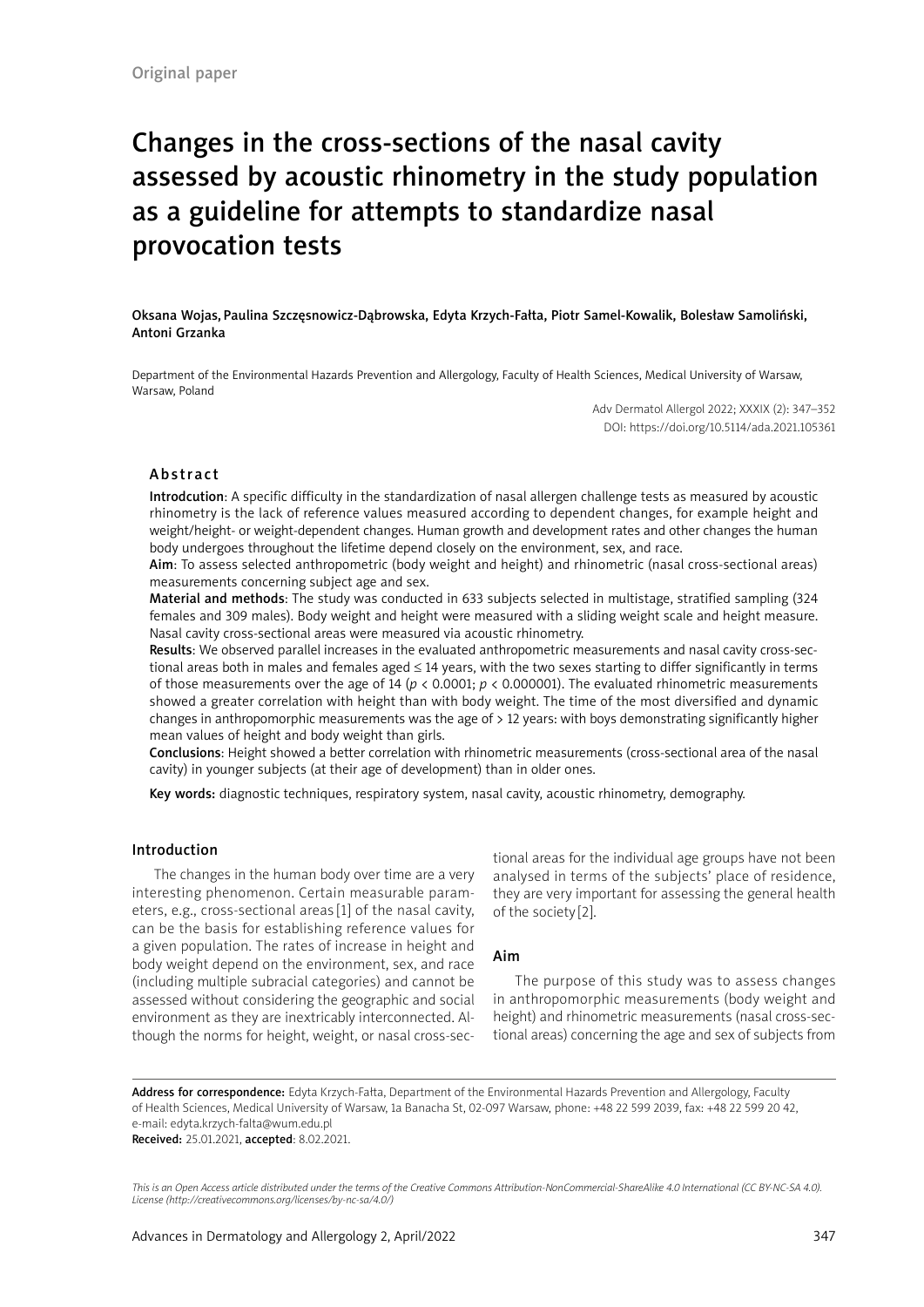the evaluated Polish population. Moreover, we analysed the relationships between the anthropometric measurements of individual growth (height, body weight, and weight-to-stature ratio) and inner nasal-cavity dimensions measured via acoustic rhinometry (AR)[3] in an attempt to identify the anthropometric measurement that correlates most closely with the inner dimensions of the nasal cavity. Unlike internal nasal measurements, external measurements are very easy to obtain. AR helps assess the cross-sectional area at any point along the long axis of the nasal cavity and to determine the distance between selected points on this axis.

### Material and methods

The study group was stratified into the following age ranges: 6–8-year-olds, 9–10-year-olds, 11–12-year-olds, 13–14-year-olds,  $15-16$ -year-olds, and  $> 17$ -year-olds. These age ranges were selected to have a sufficient number of subjects (30 or more) in each subgroup. The study was carried out mostly in schools and sampling was multistage. A school and a class were selected randomly among those teaching students in the relevant age range. The study population consisted of 638 randomly selected subjects residing in the large urban area of the capital city of Warsaw (324 (52%) females and 309 (48%) males). The mean subject age was 15.3 years (range from 6 to 76 years) (Table 1). Only healthy individuals, i.e., without any symptoms of nasal occlusion and no major nasal structure pathology detected on physical examination, were included in the analysis. Data in each of these age-based subgroups were analysed separately for males and females. Human height was defined as the distance between the vertex and the ground level (i.e., the surface supporting the feet) in a straight, upright position. Body weight was measured with a medical scale. These measurements were used to calculate a weightto-stature ratio (body weight × 100/height). Rhinometric examinations (SRE 2000 Rhinometrics) were conducted with the nasal mucosa in its physiological condition. The AR method is based on an analysis of the amplitude of sound waves that record cross-sectional areas of the nasal cavity when reflected from the nasal structures [3, 4]. The measurements for the points spaced at 3.9 mm intervals were insufficient for analyses determining the maximum and minimum values of the notches on the AR

|  | Table 1. Characteristics of the test group |  |  |  |
|--|--------------------------------------------|--|--|--|
|--|--------------------------------------------|--|--|--|

| Parameter | Years (N) |          |           |           |           |      |  |
|-----------|-----------|----------|-----------|-----------|-----------|------|--|
|           | $6 - 8$   | $9 - 10$ | $11 - 12$ | $13 - 14$ | $15 - 16$ | >17  |  |
| Women     | 62        | 39       | 43        | 42        | 61        | 77   |  |
| Men       | 51        | 36       | 66        | 63        | 54        | 39   |  |
| Group     | 113       | 75       | 109       | 105       | 115       | 116  |  |
| %         | 17.7      | 11.8     | 17.1      | 16.5      | 18.8      | 18.2 |  |

curves. Therefore, the values between the points were interpolated by spreading a B-spline of degree 3 between the measurement points. The rhinometer was attached to a special stand. A dedicated end-piece, called *adaptor*, provided by the manufacturer, was applied to the subject's nostrils. The rhinometer tube was positioned at the fixed angle of 45 $\degree$ , in the sagittal plane of the patient's body. The impact of the position of the rhinometer tube and of the difference in pressure exerted by the patient's nostrils on the adaptor was eliminated by positioning the tube and the adaptor so that the first notch of the rhinometric curve, i.e. the one mostly affected by the above factors, was in the same position with each subsequent measurement. The first notch of the rhinometric curve corresponded to the connection of the subject's anterior nostrils with the nasal adaptor and reflects the initial part of the nasal cavity. This error elimination method guarantees a high degree of repeatability and correctness of the measurements without the production of local ischemia, i.e. physiologically. The only commonly used parameter in RA assessment is minimum cross-sectional area (MCA), which is a measure of the largest narrowing of the nasal cavity (corresponding to the nasal valve). What is more, many authors present cross-sectional areas (CA) for various nasal cavity sections, e.g. at the point of the second narrowing (C-notch), which corresponds to the head of the inferior nasal concha. Another parameter in common use is the nasal cavity volume for a selected section (ranging from 0 cm to 6 cm or from 0 cm to 7 cm). Before the test, the subjects acclimatized to the new conditions in the test location, without the production of local ischemia in the mucous membrane of the nasal cavity in its physiological state. Study inclusion criteria were: age from 6 to 80 years, normal osteochondral nasal scaffolding and internal nasal structures or spontaneous nasal septum deviation rated as grade I or II in the turbine-septal (T/S) classification. The Turbinate/ Septum (T/S) scale was used to assess nasal septum deviation in an anterior rhinoscopy examination. T/S scale grade 1: the medial and lateral edges of the middle nasal concha are visible; T/S scale grade 2: the anterior attachment of the middle nasal concha is partially covered by a deformed nasal septum; T/S scale grade 3: the middle nasal concha is fully covered. The reason for using the above scale is that it is the most practical scale for assessing nasal septum deviation [5]. The study exclusion criteria were as follows: subjects with any prior nasal surgery (any surgical correction of the nose): septoplasty, conchoplasty and rhinoplasty, injury significantly altering the osteochondral nasal scaffolding, acute upper respiratory tract infection, symptomatic rhinitis, nasal or nasopharyngeal tumours, nasal polyps, pregnancy, mental disorders, and poor subject cooperation. AR examinations were performed several (2–6) times for each side of the given subject's nasal cavity in short time intervals, yielding multiple AR curves. Before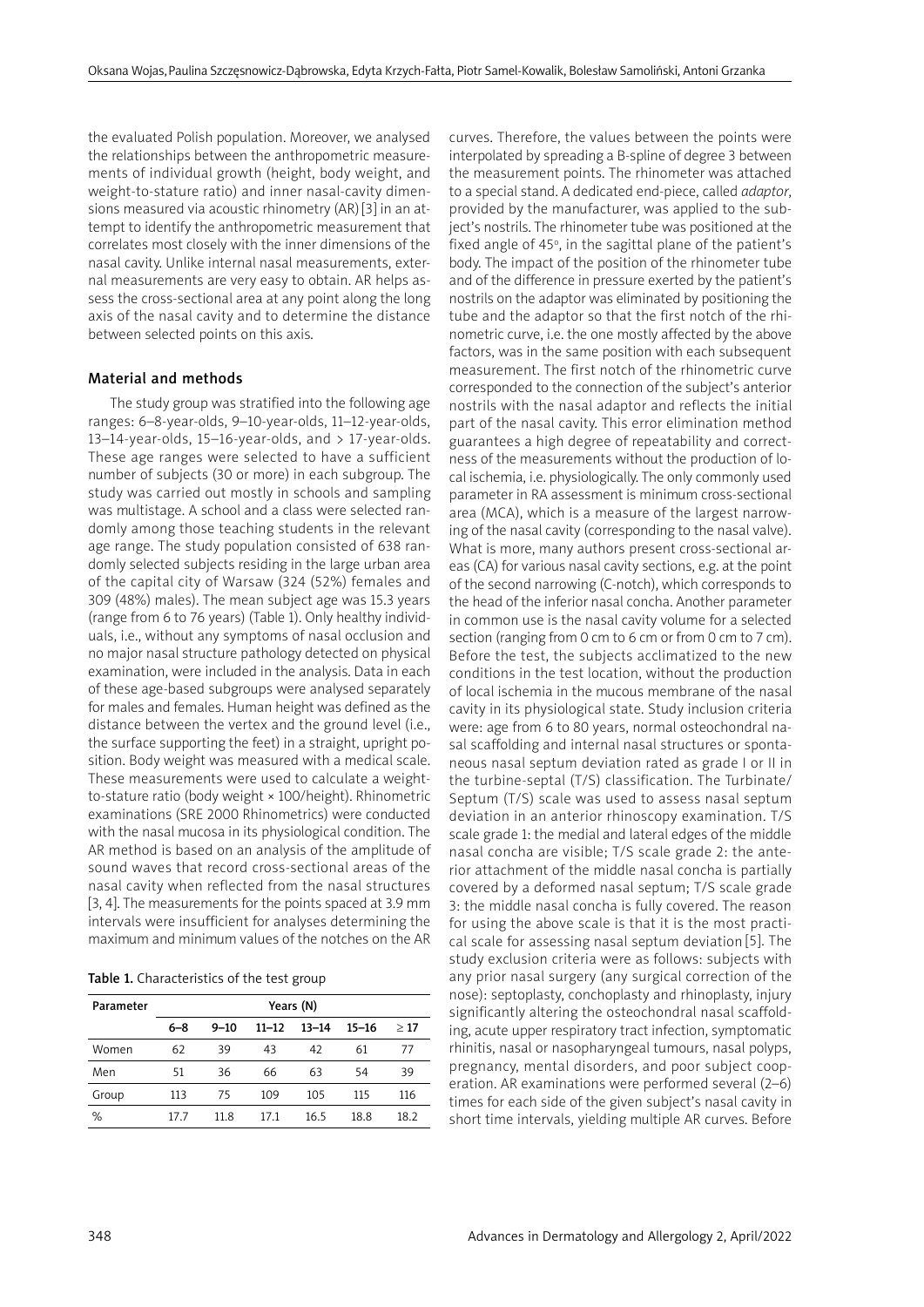analysing the obtained data, a single, the most representative AR curve was selected for each nasal cavity 3. The curve to be analysed (the so-called "central" curve) was selected from the middle of the data set. The evaluated nasal cross-sectional areas found along the AR curve were: CSA-1, CSA-F, CSA-3 cm. Cross-sectional area 1 (CSA-1) was measured at the lowest point of the I-notch (i.e., the second notch on the AR curve), corresponding to the nasal valve (isthmus nasi). CSA-F was measured at the first maximum on the AR curve, i.e., the highest point on the AR curve between notches 0 and 1, corresponding to the widening of the nasal space in the nasal vestibule. Notch 0 is defined as the first minimum on the AR curve, corresponding to the junction between the nose adapter and the nostril, and notch 1 defined as the second minimum on the AR curve, corresponding to the nasal valve (nasal isthmus). CSA-3 cm is the mean cross-sectional area along the 3-cm-long segment of the AR curve beyond the I-notch. The parameter that determined curve selection was CSA-3 cm. If the given data set comprised an odd number of rhinometric curves, the selected central curve was the one with the median CSA-3 cm value.

On the other hand, if there were an even number of curves, the process of selection pared the data set down to two candidate curves that could be considered as representative. In such cases, the ultimately selected curve was the one whose CSA-3 cm value was closest to the nearest extreme value from the original data set. Thus, for the curve with the lower CSA-3 cm value, the absolute difference between it and the lowest CSA-3 cm value in the data set was calculated, whereas, for the curve with the higher CSA-3 cm value, the absolute difference between it and the highest CSA-3 cm value in the data set was calculated. The ultimately selected curve was the one that yielded a smaller absolute difference. If the difference between the CSA-3 cm values of the two candidate curves was very small ( $\leq$  5%), then one of them was picked randomly. Random curve selection was also used in the data sets comprising a total of only two curves.

### Statistical analysis

First, we calculated the coefficient of multiple correlations (*R*) to show the strength of correlation between the individual AR parameters and those from the set of the evaluated anthropometric measurements. The range of *R* values spans from 0 (no correlation) to 1 (full linear correlation). Where we did not explicitly provide a method for calculating the correlation coefficient, we used Pearson's correlation.

Subsequently, we determined which anthropometric measurements appeared to be most closely correlated with the evaluated rhinometric parameters. Backward and/or forward stepwise regression approaches were used to calculate statistical significance (Statistica software). The analysis was continued until only those anthropometric parameters were left that had a significant impact on the evaluated segments of the AR curve. Initially, the data sets were analysed separately for the individual age groups, males and females, and the left and right nasal cavities. However, due to a large number of analysed parameters and the division of the study population into multiple subgroups, we were unable to reach a consistent conclusion. Thus, ultimately, we analysed the sum of the cross-sectional areas of interest for the left and right nasal cavities by introducing the parameter of total cross-sectional area (TCSA). TCSA is the sum of the cross-sectional areas for the right and left sides, although the location of the cross-sections on the two sides generally differed slightly. Thus, the analysed rhinometric parameters were TCSA-F, TCSA-1, and TCSA-3 cm.

Our study was approved by the Institutional Review Board at the Medical University of Warsaw.

## Statistical analysis

For the statistical analysis, we used Pearson's  $\chi^2$  test. The *p*-value of < 0.05 was considered statistically significant.

## Results

## The relationship between subject height/ body weight and both age and sex

Subject height and body weight depended on both sex and age (variance test's *p*-value < 0.000001, Figures 1, 2). The mean height for girls aged 7–8 years constituted 77.8% of the mean height for adults (127.9 cm and 164.4 cm, respectively). The most dynamic changes in female height took place in the period from the age of 7 to 14 years. During that time, the annual growth rate was steady at 4.6 cm (based on mean height values). Between the age of 14 and 16 years, the mean annual growth rate in females was 1.5 cm. In males, the mean height in boys aged 7–8 years old constituted 72.8% of



Figure 1. Analysis of weight depending on age and gender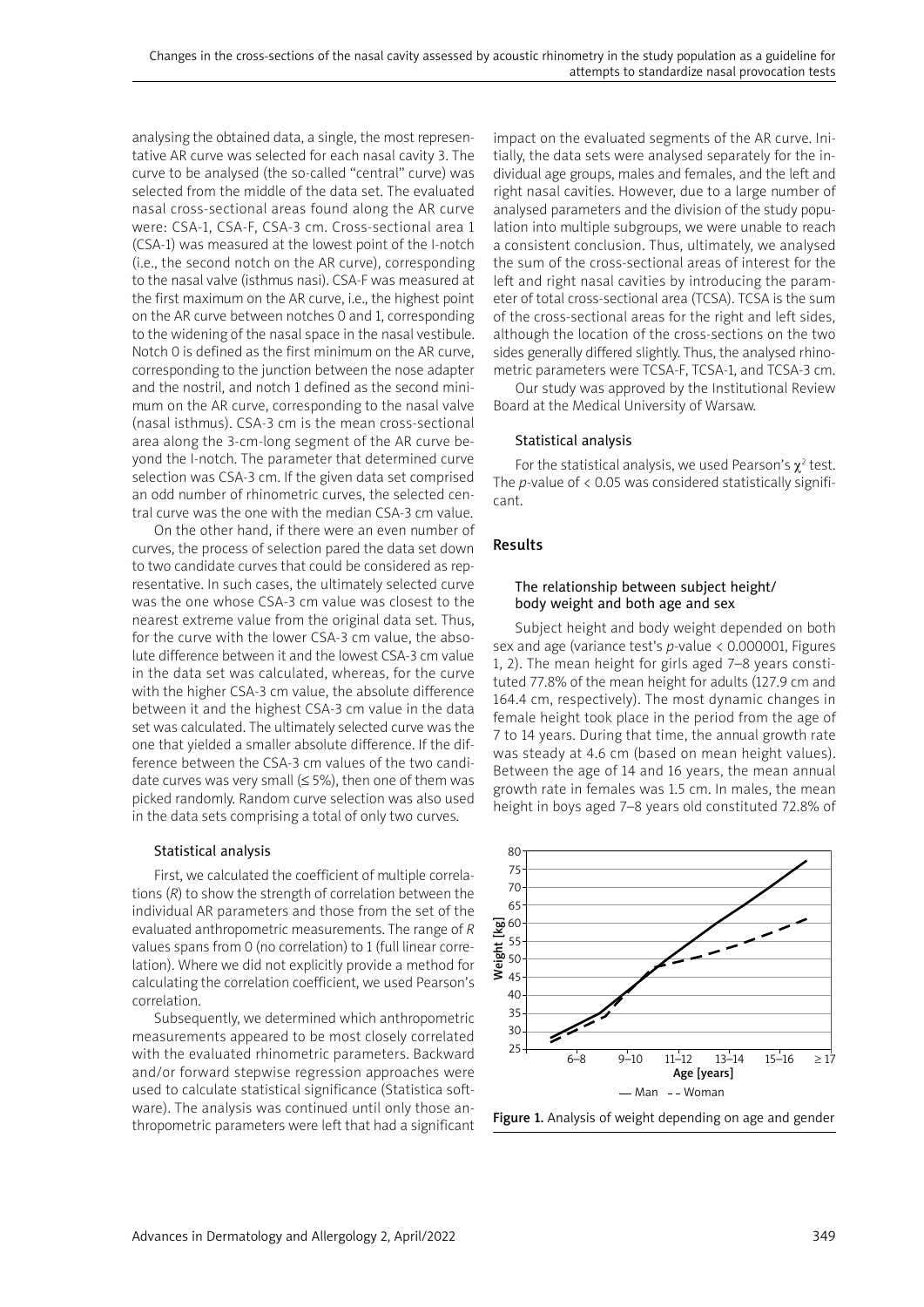

Figure 2. Analysis of growth depending on age and gender



Figure 3. Analysis of weight-increase ratio depending on age and gender



Figure 4. Average incidence of cross-sections of the nasal cavity in relation to CSA-1 – cross section in the nasal cavity, CSA-3 cm – mean cross section at a depth of 3 cm behind the nasal valve, distance 0-1 – distance of the nasal valve from the frontal nostril

male adult height. The growth rates in males were not steady over time and differed depending on age. The mean annual growth rate in boys aged 7–12 was 3.7 cm. The most dramatic increase in height was observed between males aged 11–12 and those aged 15–16 (calculated based on mean values, the growth rate in this period was 4.2 cm/year). At the age of 16 years, male height was 99% of that measured in adults. The subgroups with the widest distribution of height values were 9–10-year-old and  $11-12$ -year-old females (SD = 8.0 cm) and  $13-14$ -yearold males  $(SD = 9.9$  cm).

The mean weight of girls aged 6–8 years old was 27.3 kg, which constituted 44.4% of the mean weight measured in adult women (61.5 kg). The most dramatic change in female weight was observed between the ages of 9 and 12, with the mean annual increase in weight of 5 kg. The greatest interpersonal variation in terms of female weight was observed in the group of 11–12-yearolds (SD = 10.1 kg) and  $\geq$  17-year-olds (SD = 11.5 kg). In the group of males, the mean body weight of 7–8-yearold boys was 28.2 kg, which constituted 36.5% of the mean weight measured in adult men (77.3 kg). The rate of increase in male weight from the age of 7 years was relatively steady at 4.2 kg/year. Subjects' weight-tostature ratio was shown to depend on their sex and age (variance test's  $p < 0.000001$  value, Figure 3). As in the case of body weight, the greatest increase in the mean weight-to-stature ratio in girls was observed between the ages of 9 and 12 years (from 24 to 30). In the male group, the weight-to-stature ratio ranged from 21.6 in 7–8-yearold boys to 43.26 in males aged ≥ 17 years old. The following correlations were observed between the weightto-stature ratio, body weight, and height: the correlation between weight and height  $(R = 0.87)$ , between weight and weight-to-stature ratio  $(R = 0.98)$ , between height and weight-to-stature ratio  $(R = 0.78)$ .

## The relationship between subject nasal cross-sectional areas and both age and sex

The rates of changes in the nasal cavity size were somewhat different in males and females (Figure 4). Nasal cross-sectional areas at the level of the inferior turbinate were similar in females and in males, both in terms of their rates of increase and final (adult) values. The changes in nasal cross-sectional areas at the level of the isthmus nasi were somewhat different. Although up to the age of 9, the mean values of cross-sectional areas at the isthmus nasi were generally similar in both sexes. At the ages of over 9 years, those values were slightly higher in females. However, with higher rates of nasal cavity size increase in males, the value of the cross-sectional area at the isthmus nasi in males exceeded that in females by the age of approximately 13–14 years. The differences in CSA-1 values between males and females aged ≤ 14 years were not statistically significant. However, in the group of adults, CSA-1 values were significantly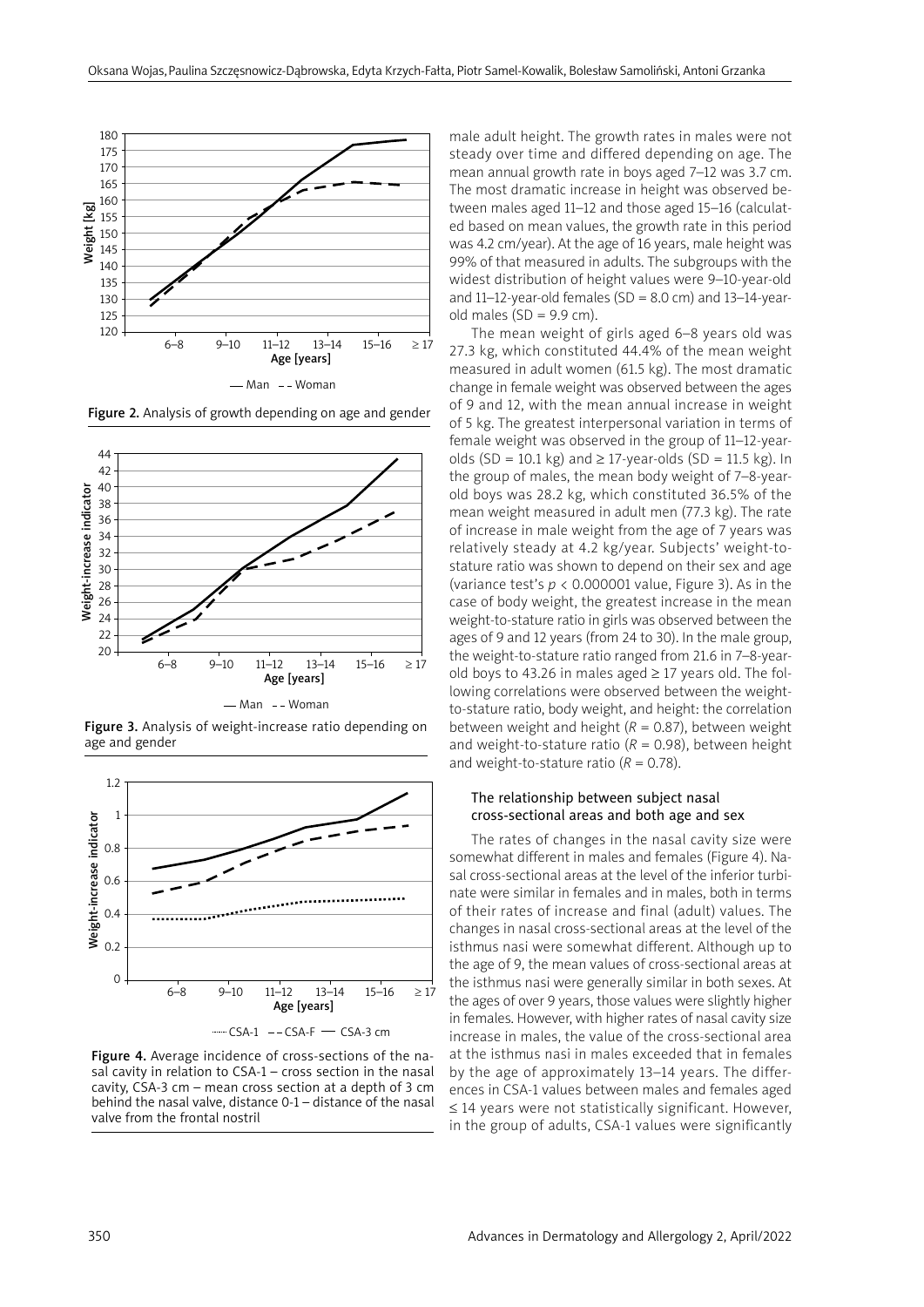greater in males than in females (*p* < 0.001). Our analysis showed that CSA-1 values were relatively constant across all age groups. The mean CSA-1 increased from 0.12 to 0.15 cm<sup>2</sup> in females and from 0.17 to 0.24 cm<sup>2</sup> in males. The values of CSA-F and CSA-3 cm showed less pronounced changes, with CSA-F showing an increase from 0.41 to 0.42 cm<sup>2</sup> in females and from 0.66 to 0.68 cm<sup>2</sup> in males and CSA-3 cm showing a total increase from 0.40 to 0.50 cm<sup>2</sup>. The rates of increase in CSA-1 values in females and in males were comparable.

The correlation between most of the AR parameters and subject sex was weaker than that between those parameters and subject age. The rate of changes in the length of the anterior segment of the nasal cavity was different in females and in males. The rhinometric parameter CSA-F, which does not play an important role in breathing, showed considerable variation between the sexes. Conversely, the parameters critical for nasal patency (CSA-1 and CSA-3cm) were relatively uniform for the given age group of either sex.

## The relationship between AR curve parameters and the selected anthropometric parameters in the study population

Statistical variables with wide ranges (the best example in this study was height, which ranged from 121.5 cm to 185.7 cm) are known to produce higher values of correlation coefficient *R* in statistical analysis. For this reason, the study group was adjusted for height. This automatically led to adjustment for age, as height and age show a very strong relationship (*p* < 0.000001) during the period of growth. Analysis of the study population adjusted for height showed higher *R* values in males than in females, which seems to have no clinical grounds. The assessed rhinometric measurements in males were significantly greater than those in females, which may have affected the results of statistical analysis. The TCSA was found to better correlate with anthropometric measurements, yielding stronger and more distinct relationships.

# Discussion

This paper presents a novel study on a representative population of children and adults. This study provided valuable data on the rates of increase in height, body weight, and nasal cross-sectional areas, stratified by subject age and sex. The child's physical development has been conventionally assessed based on growth charts containing data on height and weight. Multiparametric analyses of child growth have indeed demonstrated height and weight to be the best measurable parameters of the body's growth. These measurements are essential for assessing somatic development; however, they provide no information on the functional aspect of development. Assessing an individual's growth based on the conventional charts (comprising common norms for all girls and boys of the same age but different genetic predispositions) is not accurate. While assessing the child's growth, one should consider the height of the parents (tall, moderate, and short-statured families), the rate of the child's development (early, average, or late), and the somatotype (ectomorphic, mesomorphic, and endomorphic).

Although there are growth charts, which may serve as a source of data on the predicted normal values of anthropometric measurements such as body weight or height, there are no universally established reference values for nasal cross-sectional values obtained based on AR curves. The latter has been demonstrated in multiple studies, including a study by Corey which showed neither significant differences in rhinometric parameters between females and males of the same race nor any relationship between rhinometric parameters and subject height [6–8]. A study by Mohebbi *et al.* attempted to establish the reference ranges for the minimal crosssectional area (MCA) and the volume of the nasal cavity based on AR in the population of adult Iranians. AR examinations were conducted in 180 adult Iranians (aged 18–60 years) with no nasal symptoms [9]. The evaluated AR parameters were the mean nasal volume and MCA, with a subsequent assessment of correlations between these variables and subject age, sex, height, body weight, smoking, and those AR measurements following nasal mucosa decongestion. The total volume of the nasal cavity in Mohebbi's study was 8.12 ±0.94 cm, whereas the total MCA was  $0.9 \pm 0.17$  cm (before decongestion). Those authors detected no correlation between these rhinometric parameters and subject age, sex, height, body weight, or smoking. However, the evaluated rhinometric parameters increased markedly following nasal decongestion. A study by Raza *et al.*, conducted in healthy adult Singapore residents, included 75 volunteers (44 males and 29 females) aged 18–64 years (mean age: 34.9 years). Body-mass indices (BMI) were calculated based on height and weight measurements. Each study subject underwent an AR examination. Raza's study demonstrated no significant correlation between BMI, height, or weight on the one hand and any of the evaluated AR parameters on the other. Raza's findings showed nasal geometry to be unaffected by either BMI, or height, or body weight in adults [10].

Our study findings are different. We demonstrated that the evaluated rhinometric parameters in the form of CSA-1 and CSA-3 cm in adult (> 17-year-old) males were significantly larger than those in females. Moreover, all evaluated rhinometric parameters showed a good correlation with subject height. This correlation was highly significant ( $p < 0.000001$ ). This finding is consistent with those reported by others. A study by Haavisto and Sipila conducted AR measurements in 74 Finnish children (aged 1–12 years) and assessed the correlation between the MCA values and both subject age and body surface area